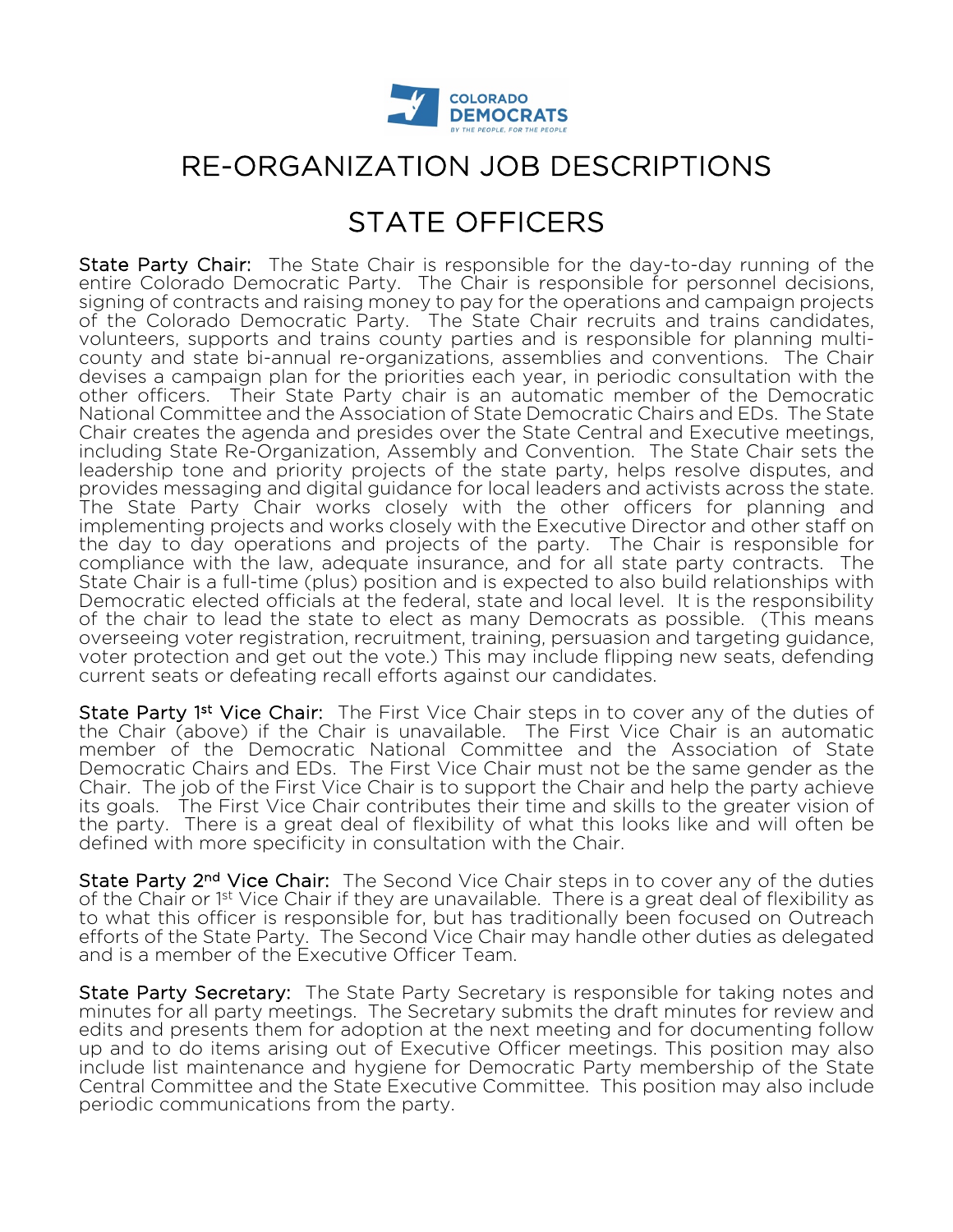Treasurer: The State Party Treasurer is a signer on all CDP accounts, reviews FEC and TRACER reports prior to filing, assists with fundraising, and participates in creating and presenting the CDP budget. The State Party Treasurer is the registered agent, whose name appears on all printed materials and they are the designated recipient for all official communications from the FEC or SOS. The person in this position has legal responsibility for the finances of the state party. The State Party Treasurer is part of the executive officer team and may assist with other Democratic party projects from time to time.

# STATE EXECUTIVE COMMITTEE

 Executive Committee Members: Automatic or elected bonus members to the State Executive Committee review the state party budget and approve the annual budget. This committee also ratifies the hiring of the Executive Director. Members will be asked to join a sub-committee on voter registration, outreach or finance. There are usually 2 SEC meetings per year.

# STATE CENTRAL COMMITTEE

State Central Committee Members: Automatic or elected bonus members to the State Central Committee are the governing body of the State Democratic Party, responsible, voting at state re-organization, voting on proposed rules changes or adoption of new policies. There are usually 2 - 4 SCC meetings per year. The committee is surveyed periodically for input on endorsement of ballot measures.

# CONGRESSIONAL DISTRICT OFFICERS

Congressional District Officers are responsible for running the Congressional District Assembly in conjunction with the State Party to nominate one or more Democratic Candidates to the Democratic Primary Ballot for Congress, and if the seat is up in the cycle, CU Regent and State Board of Education. The Congressional District Officers are responsible for ensuring candidate paperwork is timely completed and filed.

In Presidential cycles, they are responsible for running the Congressional Convention, electing National Delegates and Presidential Electors in accordance with the Delegate Selection Plan.

The Congressional District officers also may need to convene a vacancy committee meeting if there is a vacancy in candidacy.

District Officers are also responsible in helping plan and hold a reorganization meeting to elect officers for the next 2-year cycle. Additionally, the chair and vice chair are automatic members of the State Executive Committee.

The officeholders may be part of candidate recruitment and post-primary helping elect and support the Democratic nominees in their District. They may innovate other ideas for organizing across the jurisdiction so long as it does not violate laws, rules or policies.

# JUDICIAL DISTRICT OFFICERS

Judicial District Officers are responsible for running the Judicial District Assembly in conjunction with the State Party to nominate one or more Democratic Candidates to the Democratic Primary Ballot for District Attorney in Presidential Years. A candidate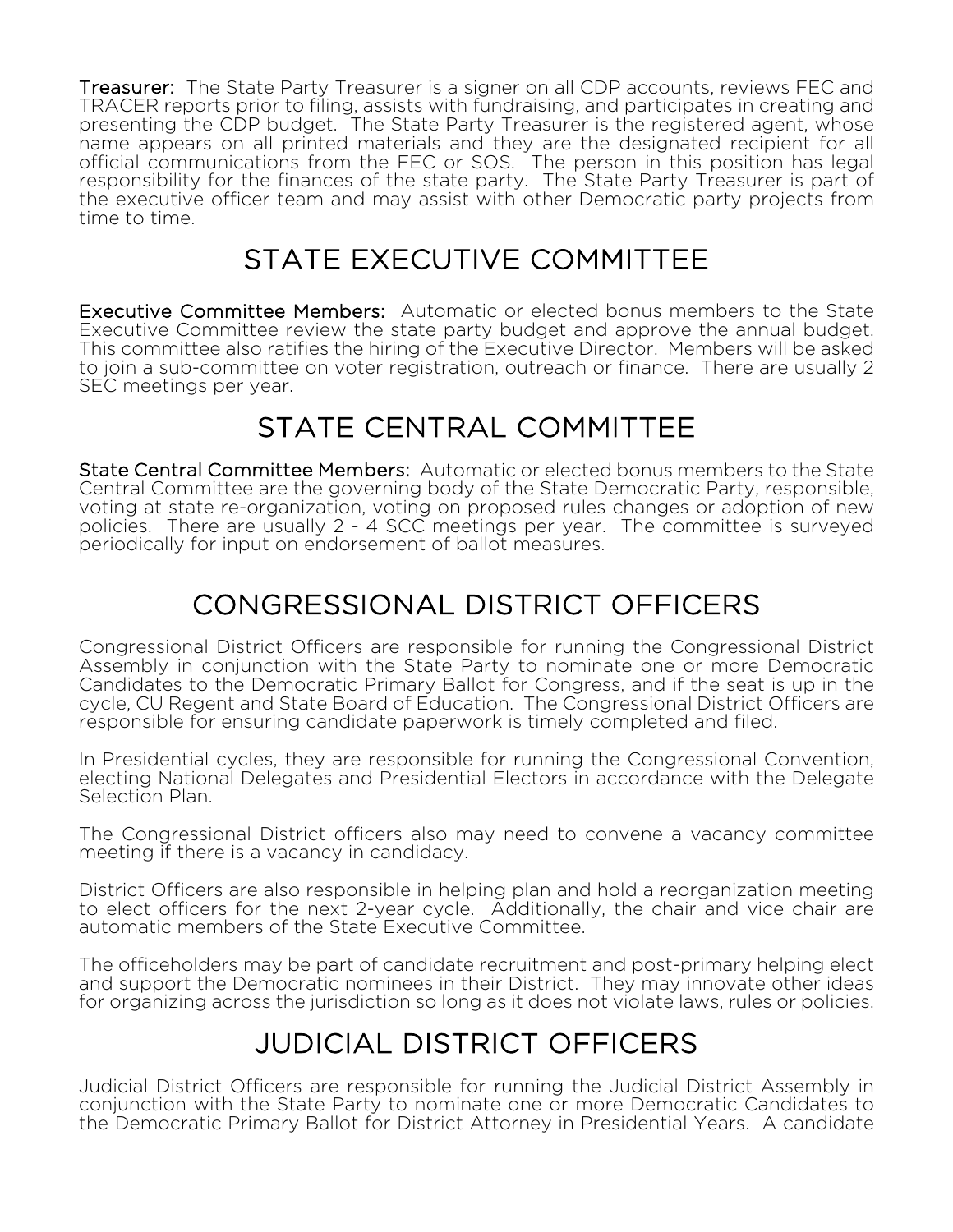seeking ballot access through the assembly process must receive 30% or more of the vote under state law.

The Judicial District Officers are responsible for ensuring candidate paperwork is timely completed and filed.

The Judicial District officers also may need to convene a vacancy committee meeting if there is a vacancy in candidacy.

The officers may be part of candidate recruitment and post-primary helping elect and support the Democratic nominees in their District. They may innovate other ideas for organizing across the jurisdiction so long as it does not violate laws, rules or policies.

#### COUNTY OFFICERS

County Party Chair: The County Chair runs to the day-to-day operations of the county party. They are responsible for raising the funds needed to fund the party's core functions and election programs. They preside over county party meetings, including county central committee and executive committee meetings, caucuses, county assemblies, county conventions, county re-organization, and county vacancy committee meetings. The County Chair may have appointments to make to various committees depending on local rules. The County Chair works in conjunction with others to recruit a full slate of Democratic candidates in the county. The County Chair works to find precinct organizers for each precinct and fill vacant PCP positions, if any. The County Chair works with electeds and other district leaders within their county. The County Chair, in conjunction with other officers and volunteers is responsible for any annual events or forums. The County Chair is responsible for developing a Win Plan and Budget for the county for each year focused on how we defend or grow the number of elected Democrats in the county and contribute to wins across county lines. The County Chair is an automatic member of the State Central Committee.

County Party 1<sup>st</sup> Vice Chair: The First Vice Chair steps in to cover any of the duties of Chair (above) if the Chair is unavailable. The job of the First Vice Chair is to support the Chair and help the party achieve its goals. The First Vice Chair contributes their time and skills to the greater vision of the party. There is a great deal of flexibility of what this looks like and will often be defined with more specificity in consultation with the Chair. The County Vice-Chair is an automatic member of the State Central Committee.

County Party 2<sup>nd</sup> Vice Chair: The Second Vice Chair steps in to cover any of the duties of the Chair or 1<sup>st</sup> Vice Chair if they are unavailable. There is a great deal of flexibility as to what this officer is responsible for, but local custom or rules may put emphasis on different tasks.

County Party Secretary: The County Party Secretary is responsible for taking notes and minutes for all party meetings. The Secretary submits the draft minutes for review and edits and presents them for adoption at the next meeting and for documenting follow up and to do items arising out of Executive Officer meetings. This position may also include list maintenance and hygiene for the Democratic Party membership of the County Central Committee and the State Executive Committee. This position may also include periodic communications from the party.

County Party Treasurer: The County Party Treasurer is responsible for the timely filing of all county campaign finance reports in TRACER with the Secretary of State's Office. The County Treasurer is usually a signer on the county party bank account(s). The County Treasurer is responsible for making sure the accounts balance, that receipts are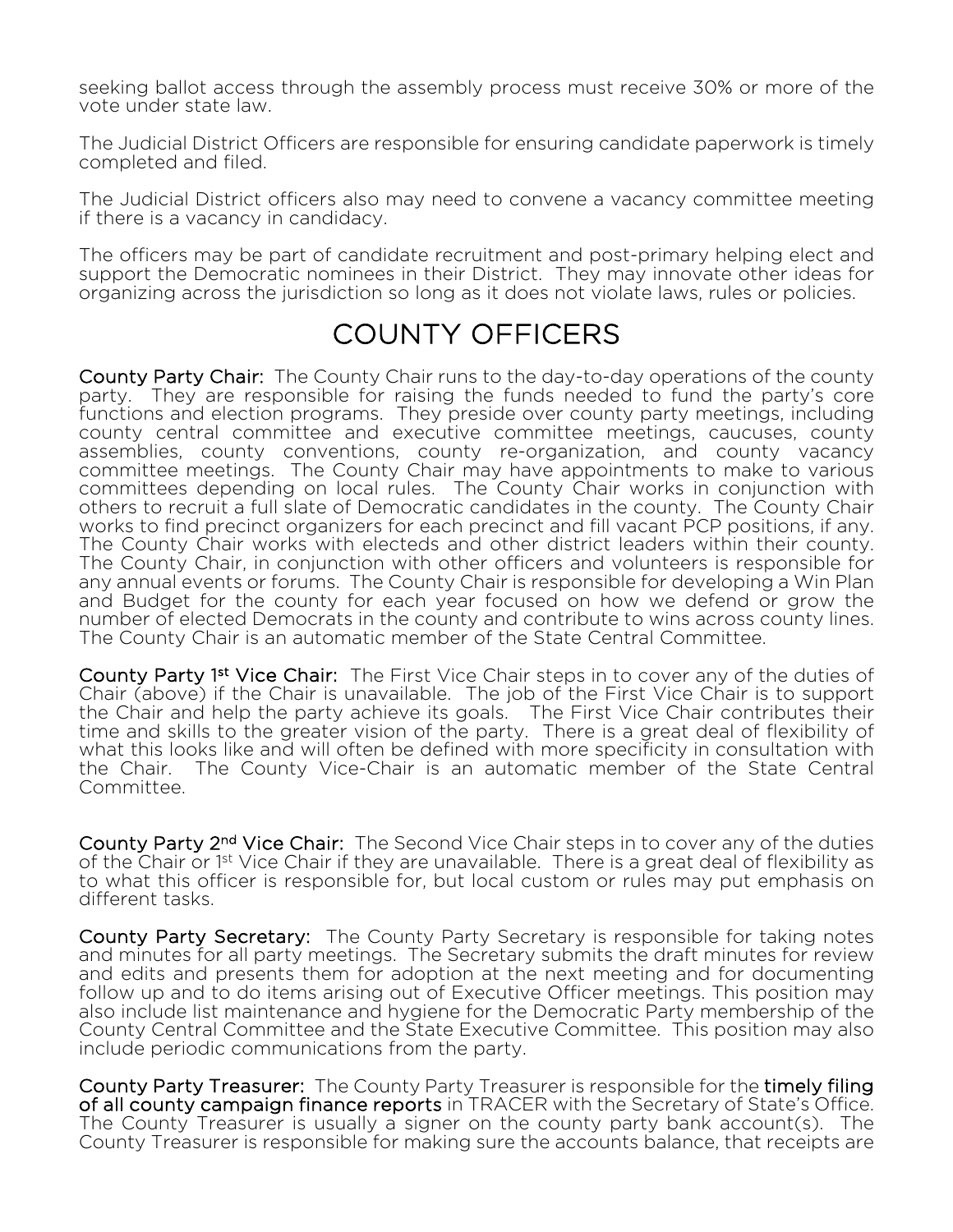probably kept and filed for all expenditures, and that donations accepted are from legally acceptable sources under limits allowed by law.

#### SENATE DISTRICT OFFICERS

Senate District Officers are responsible for running the Senate District Assembly in the years their district is on the ballot, to nominate one or more Democratic Candidates to the Democratic Primary Ballot for State Senate. If the district crosses party lines, they work with the state party on their assembly. The Senate District Officers are responsible for ensuring candidate paperwork is timely completed and filed.

The Senate District officers also may need to convene a vacancy committee meeting if there is a vacancy in candidacy or a vacancy in office.

District Officers are also responsible in helping plan and hold a reorganization meeting to elect officers for the next 2-year cycle.

The officers may be part of candidate recruitment and post-primary helping elect and support the Democratic nominees in their District. They may innovate other ideas for organizing across the jurisdiction so long as it does not violate laws, rules or policies.

#### HOUSE DISTRICT OFFICERS

House District Officers are responsible for running the House District Assembly to nominate one or more Democratic Candidates to the Democratic Primary Ballot for State House. If the district crosses party lines, they work with the state party on their assembly. A candidate seeking ballot access through the assembly process must receive 30% or more of the vote under state law.

The House District Officers are responsible for ensuring candidate paperwork is timely completed and filed.

The House District officers also may need to convene a vacancy committee meeting if there is a vacancy in candidacy or a vacancy in office.

The officers may be part of candidate recruitment and post-primary helping elect and support the Democratic nominees in their District. They may innovate other ideas for organizing across the jurisdiction so long as it does not violate laws, rules or policies.

District Officers are also responsible in helping plan and hold a reorganization meeting to elect officers for the next 2-year cycle.

Where House Districts are contained wholly within one county, the House District officers generally hold monthly meetings, help recruit PCPs in their House District, and organize Get out the Vote efforts. Some regions also elect Captains who take on significant organizing and programmatic roles.

#### INITIATIVE OFFICERS

Initiative Chair: The Initiative Chair presides over Initiative meetings and is responsible for devising the Win Plan for the initiative including voter registration goals, outreach goals, candidate support post primary and targeted Get Out the Vote efforts to the relevant community. They set the vision for how to recruit new members, new volunteers and expand outreach into the broader community.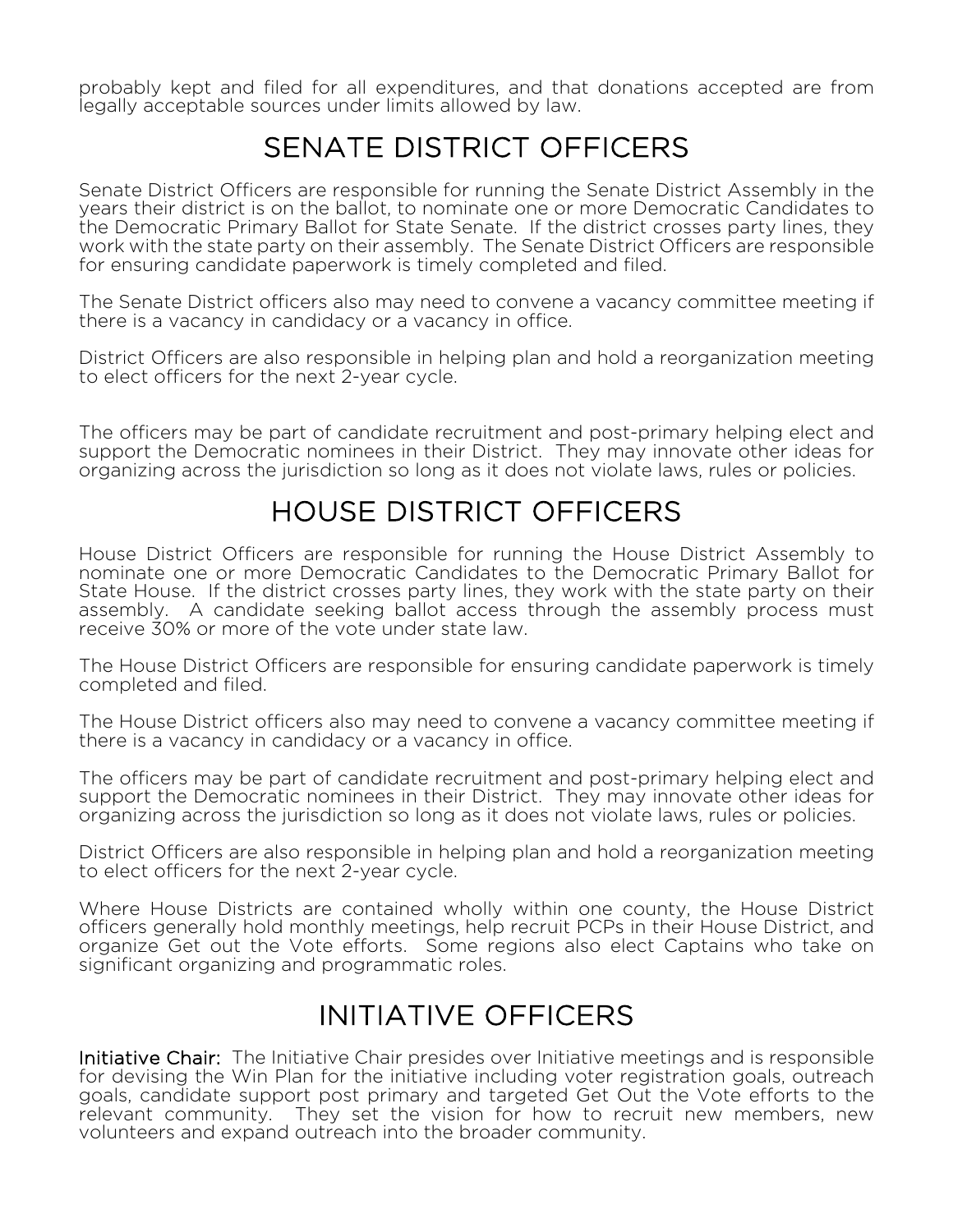They preside over initiative re-organization, review the initiative bylaws for any needed updates. They work with local chapters of initiatives formed as a chapter under the state or under the county party. Projects of initiatives may include adopting festivals, parades, community events, community service projects. They work with the other initiative officers and members to analyze data and demographics, best messaging and tactics for outreach, building the bench for new Democrats and candidates and supporting candidates that fit their mission when there is no contested primary. The Chair of the initiative, or their designee is a member of the State Executive Committee and the State Central Committee.

Initiative 1<sup>st</sup> Vice Chair: The First Vice Chair steps in to cover any of the duties of Chair (above) if the Chair is unavailable. The job of the First Vice Chair is to support the Chair and help the party achieve its goals. The First Vice Chair contributes their time and skills to the greater vision of the initiative. There is a great deal of flexibility of what this looks like and will often be defined with more specificity in consultation with the Chair.

Initiative 2<sup>nd</sup> Vice Chair: The Second Vice Chair steps in to cover any of the duties of the Chair or 1<sup>st</sup> Vice Chair if they are unavailable. There is a great deal of flexibility as to what this officer is responsible for, but local custom or rules may put emphasis on different tasks.

Initiative Secretary: The Initiative Secretary is responsible for taking notes and minutes for all party meetings. The Secretary is responsible for maintaining a current membership roster (in conjunction with the Initiative Treasurer where dues are required for membership). This position may also include periodic communications from the initiative.

Initiative Treasurer: The Initiative Treasurer is usually one of two necessary signers on the initiative bank account. (The other signer is the State Party Chair and/or Executive Director). The Initiative Treasurer is responsible for making sure the accounts balance, that receipts are properly kept and filed for all expenditures, and that donations accepted are from legally acceptable sources under limits allowed by law. They are also responsible for creating and managing the Initiative's budget to make sure it is raising what it needs to execute the programs it has planned.

# PLATFORM MEMBERS

 Platform Committee Members: Members of the Platform Committee are elected from each Congressional District & each House District. They review the current platform, take input, and prepare the new proposed Colorado Democratic Party platform and the next state assembly. Members should have a good handle on policy, messaging and the regional differences across the state to make sure the platform that reflects all Colorado Democrats and can connect with many Unaffiliated voters as well.

# STATE EXECUTIVE COMMITTEE

 Executive Committee Members: Automatic or elected bonus members to the State Executive Committee review the state party budget and approve the annual budget. This committee also ratifies the hiring of the Executive Director. Members will be asked to join a sub-committee on voter registration, outreach or finance. There are usually two SEC meetings per year.

# STATE CENTRAL COMMITTEE